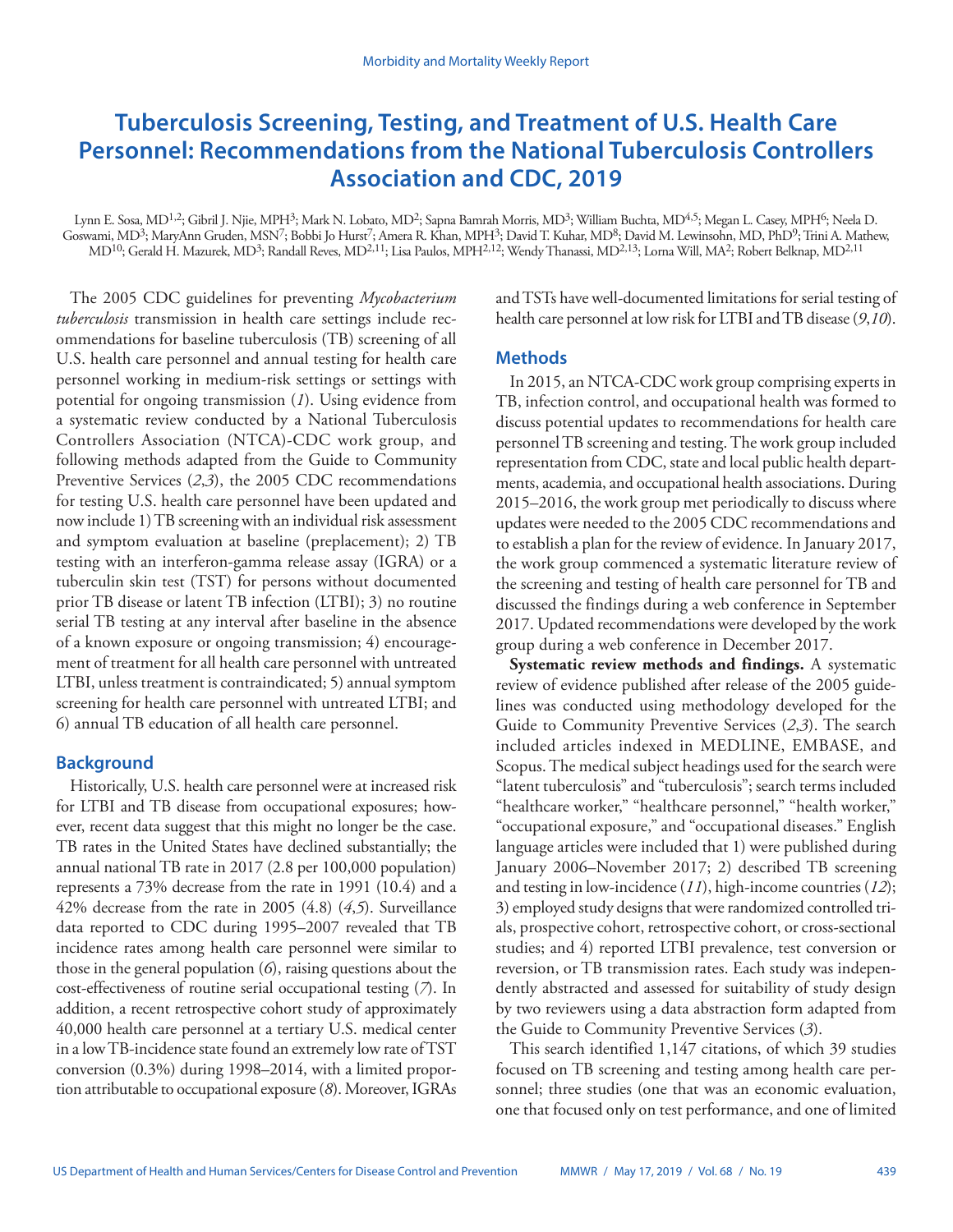execution quality) were excluded, leaving 36 studies in the analysis (Supplementary Box, [https://stacks.cdc.gov/view/](https://stacks.cdc.gov/view/cdc/77668) [cdc/77668](https://stacks.cdc.gov/view/cdc/77668)). Sixteen (44%) of these had been conducted in the United States, with the remaining studies from Australia (one), Europe (17), Israel (one), and New Zealand (one). Thirty-four (94%) studies had been conducted in a hospital setting; most used either a retrospective cohort or cross-sectional design (14). Substantial unexplained heterogeneity existed for all outcomes examined, even when stratified by location or study design. An examination of the patterns of results did not indicate publication bias.

Five U.S. studies reported prior bacillus Calmette-Guérin vaccination by health care personnel (median percentage = 7%; range = 2.3%–93%). Eight of the 16 U.S. studies reported twostep TST testing at baseline. The remaining studies reported IGRA (six) or a combination of IGRA and TST (two) at baseline. Findings from the metaanalyses indicated that 5% and 3% of U.S. health care personnel tested positive at baseline by IGRA and TST, respectively, and that 4% and 0.7% converted from a negative to a positive during serial testing by IGRA and TST, respectively. Among U.S. health care personnel who had a baseline positive test and were retested by the same method during serial testing, the second test was negative in 48% of cases by IGRA and 62% by TST. No U.S. studies were found that evaluated the clinical implications of these discordant results. Among 63,975 U.S. health care personnel from eight studies reporting disease occurrence, none experienced TB disease. Based on expert opinion from the NTCA-CDC work group and findings from the systematic review indicating that a limited proportion of health care personnel test positive at baseline and convert during serial testing, recommendations were drafted for presentation to the Advisory Council on the Elimination of Tuberculosis (ACET) and the Healthcare Infection Control Practices Advisory Committee (HICPAC).

**Expert consultation results.** The draft NTCA-CDC recommendations were presented publicly at the April 2018 ACET meeting (*13*) and the May 2018 HICPAC meeting (*14*). Members of ACET and HICPAC were asked to provide feedback to CDC regarding the recommendations and their accuracy, practicability, clarity, and usefulness. Commenters during the ACET meeting noted that the recommendation encouraging treatment of health care personnel with LTBI could potentially generate cost savings and play an important role in the elimination of active TB disease in the United States. Commenters during the HICPAC meeting were supportive of the need to reduce TB testing for health care personnel; questions were raised about the evidence for, and feasibility of, implementing some of the proposed changes. Commenters during both meetings also encouraged the work group's plan for a supplemental document to aid health care facilities in

implementing the updated recommendations. In addition, the recommendations were presented by NTCA at the National Tuberculosis Conference in May 2018 (*15*) for comment and feedback. Conference attendees supported the need for updated guidelines and the content of the recommendations that were presented.

In July 2018, the NTCA-CDC work group held another web conference to address feedback received from the ACET, HICPAC, and National Tuberculosis Conference meetings and finalized the updated recommendations. The work group requested that NTCA convene a new work group to develop the supplemental implementation guidance document supported by ACET and HICPAC. The supplemental document is expected to be completed by NTCA in 2019.

# **Updated Recommendations**

Recommendations from the 2005 CDC guidelines that are outside the scope of health care personnel screening, testing, treatment, and education remain unchanged (Table); this includes continuing facility risk assessments for guiding infection control policies and procedures. Here, TB screening is defined as a process that includes a TB risk assessment, symptom evaluation, TB testing for *M. tuberculosis* infection (by either IGRA or TST) for health care personnel without documented evidence of prior LTBI or TB disease, and additional workup for TB disease for health care personnel with positive test results or symptoms compatible with TB disease. This update does not include recommendations for using an IGRA versus a TST for diagnosing LTBI, which have been published elsewhere (*16*).

**Baseline (preplacement) screening and testing.** All U.S. health care personnel should have baseline TB screening, including an individual risk assessment (Box), which is necessary for interpreting any test result. The 2005 guidelines state that baseline test results provide a basis for comparison in the event of a potential or known exposure to *M. tuberculosis*, facilitate detection and treatment of LTBI or TB disease in health care personnel before placement, and reduce the risk to patients and other health care personnel (*1*). The risk assessment and symptom evaluation help guide decisions when interpreting test results. For example, health care personnel with a positive test who are asymptomatic, unlikely to be infected with *M. tuberculosis*, and at low risk for progression on the basis of their risk assessment should have a second test (either an IGRA or a TST) as recommended in the 2017 TB diagnostic guidelines of the American Thoracic Society, Infectious Diseases Society of America, and CDC (*16*). In this example, the health care personnel should be considered infected with *M. tuberculosis* only if both the first and second tests are positive.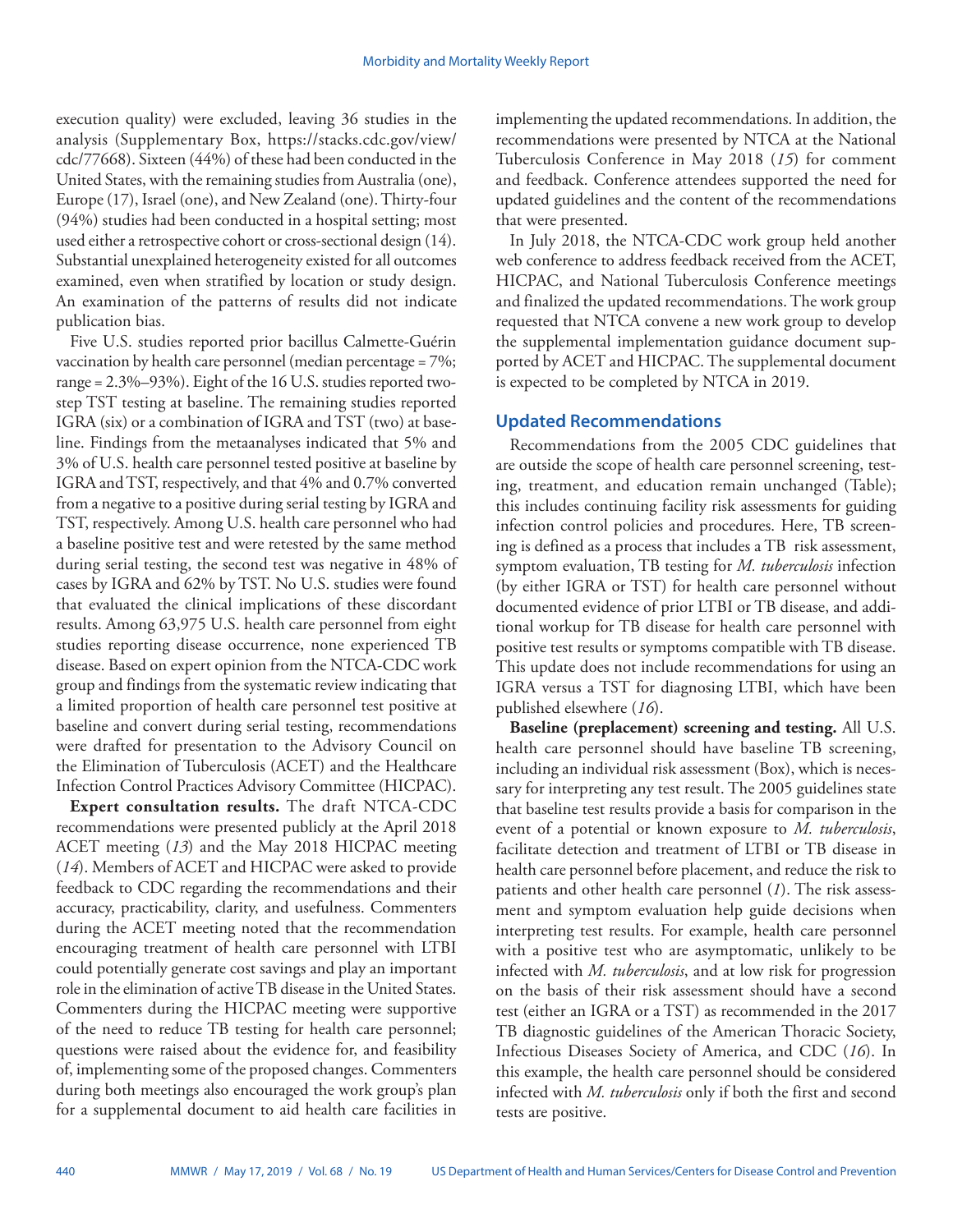| Category                                             | 2005 Recommendation                                                                                                                                                                                                                                                                              | 2019 Recommendation                                                                                                                                                                                                                                                                                          |
|------------------------------------------------------|--------------------------------------------------------------------------------------------------------------------------------------------------------------------------------------------------------------------------------------------------------------------------------------------------|--------------------------------------------------------------------------------------------------------------------------------------------------------------------------------------------------------------------------------------------------------------------------------------------------------------|
| Baseline (preplacement)<br>screening and testing     | TB screening of all HCP, including a symptom evaluation and<br>test (IGRA or TST) for those without documented prior TB<br>disease or LTBI.                                                                                                                                                      | TB screening of all HCP, including a symptom evaluation and test<br>(IGRA or TST) for those without documented prior TB disease or<br>LTBI (unchanged); individual TB risk assessment (new).                                                                                                                 |
| Postexposure screening<br>and testing                | Symptom evaluation for all HCP when an exposure is<br>recognized. For HCP with a baseline negative TB test and no<br>prior TB disease or LTBI, perform a test (IGRA or TST) when the<br>exposure is identified. If that test is negative, do another test<br>8-10 weeks after the last exposure. | Symptom evaluation for all HCP when an exposure is<br>recognized. For HCP with a baseline negative TB test and no<br>prior TB disease or LTBI, perform a test (IGRA or TST) when the<br>exposure is identified. If that test is negative, do another test<br>8-10 weeks after the last exposure (unchanged). |
| Serial screening and testing<br>for HCP without LTBI | According to health care facility and setting risk assessment. Not<br>recommended for HCP working in low-risk health care settings.<br>Recommended for HCP working in medium-risk health care<br>settings and settings with potential ongoing transmission.                                      | Not routinely recommended (new); can consider for selected<br>HCP groups (unchanged); recommend annual TB education<br>for all HCP (unchanged), including information about TB<br>exposure risks for all HCP (new emphasis).                                                                                 |
| Evaluation and treatment of<br>positive test results | Referral to determine whether LTBI treatment is indicated.                                                                                                                                                                                                                                       | Treatment is encouraged for all HCP with untreated LTBI, unless<br>medically contraindicated (new).                                                                                                                                                                                                          |

### **TABLE. Comparison of 2005\* and 2019† recommendations for tuberculosis (TB) screening and testing of U.S. health care personnel (HCP)**

**Abbreviations:** IGRA = interferon-gamma release assay; LTBI = latent tuberculosis infection; TST = tuberculin skin test.

\* Jensen PA, Lambert LA, Iademarco MF, Ridzon R. Guidelines for preventing the transmission of *Mycobacterium tuberculosis* in health-care settings, 2005. MMWR

<sup>†</sup> All other aspects of the Guidelines for Preventing the Transmission of *Mycobacterium tuberculosis* in Health-Care Settings, 2005 remain in effect, including facility risk assessments to help guide infection control policies and procedures.

Postexposure screening and testing. After known exposure to a person with potentially infectious TB disease without use of adequate personal protection, health care personnel should have a timely symptom evaluation and additional testing, if indicated. Those without documented evidence of prior LTBI or TB disease should have an IGRA or a TST performed. Health care personnel with documented prior LTBI or TB disease do not need another test for infection after exposure. These persons should have further evaluation if a concern for TB disease exists. Those with an initial negative test should be retested 8–10 weeks after the last exposure, preferably by using the same test type as was used for the prior negative test.

**Serial screening and testing for health care personnel without LTBI.** In the absence of known exposure or evidence of ongoing TB transmission, U.S. health care personnel (as identified in the 2005 guidelines) without LTBI should not undergo routine serial TB screening or testing at any interval after baseline (e.g., annually). Health care facilities might consider using serial TB screening of certain groups who might be at increased occupational risk for TB exposure (e.g., pulmonologists or respiratory therapists) or in certain settings if transmission has occurred in the past (e.g., emergency departments). Such determinations should be individualized on the basis of factors that might include the number of patients with infectious pulmonary TB who are examined in these areas, whether delays in initiating airborne isolation occurred, or whether prior annual testing has revealed ongoing transmission. Consultation with the local or state health department is encouraged to assist in making these decisions.

Health care personnel might have risks for TB exposure that are not related to their work in the United States, or they might **BOX. Indicators of risk\* for tuberculosis (TB) at baseline health care personnel assessment†**

# **Health care personnel should be considered to be at increased risk for TB if they answer "yes" to any of the following statements.**

1. Temporary or permanent residence (for  $\geq 1$  month) in a country with a high TB rate (i.e., any country other than Australia, Canada, New Zealand, the United States, and those in western or northern Europe)

Or

2. Current or planned immunosuppression, including human immunodeficiency virus infection, receipt of an organ transplant, treatment with a TNF-alpha antagonist (e.g., infliximab, etanercept, or other), chronic steroids (equivalent of prednisone  $\geq 15$  mg/day for  $\geq 1$  month), or other immunosuppressive medication

Or

3. Close contact with someone who has had infectious TB disease since the last TB test

**Abbreviation:** TNF = tumor necrosis factor.

<sup>\*</sup>Individual risk assessment information can be useful in interpreting TB test results. (Lewinsohn DM, Leonard MK, LoBue PA, et al. Official American Thoracic Society/Infectious Diseases Society of America/Centers for Disease Control and Prevention clinical practice guidelines: diagnosis of tuberculosis in adults and children. Clin Infec Dis 2017;64:111-5).<br>https://academic.oup.com/cid/article/64/2/111/2811357.

t Adapted from a tuberculosis risk assessment form developed by the California Department of Public Health. [https://www.cdph.ca.gov/](https://www.cdph.ca.gov/Programs/CID/DCDC/CDPH%20Document%20Library/TBCB-CA-TB-Risk-Assessment-and-Fact-Sheet.pdf) [Programs/CID/DCDC/CDPH%20Document%20Library/TBCB-CA-](https://www.cdph.ca.gov/Programs/CID/DCDC/CDPH%20Document%20Library/TBCB-CA-TB-Risk-Assessment-and-Fact-Sheet.pdf)[TB-Risk-Assessment-and-Fact-Sheet.pdf](https://www.cdph.ca.gov/Programs/CID/DCDC/CDPH%20Document%20Library/TBCB-CA-TB-Risk-Assessment-and-Fact-Sheet.pdf).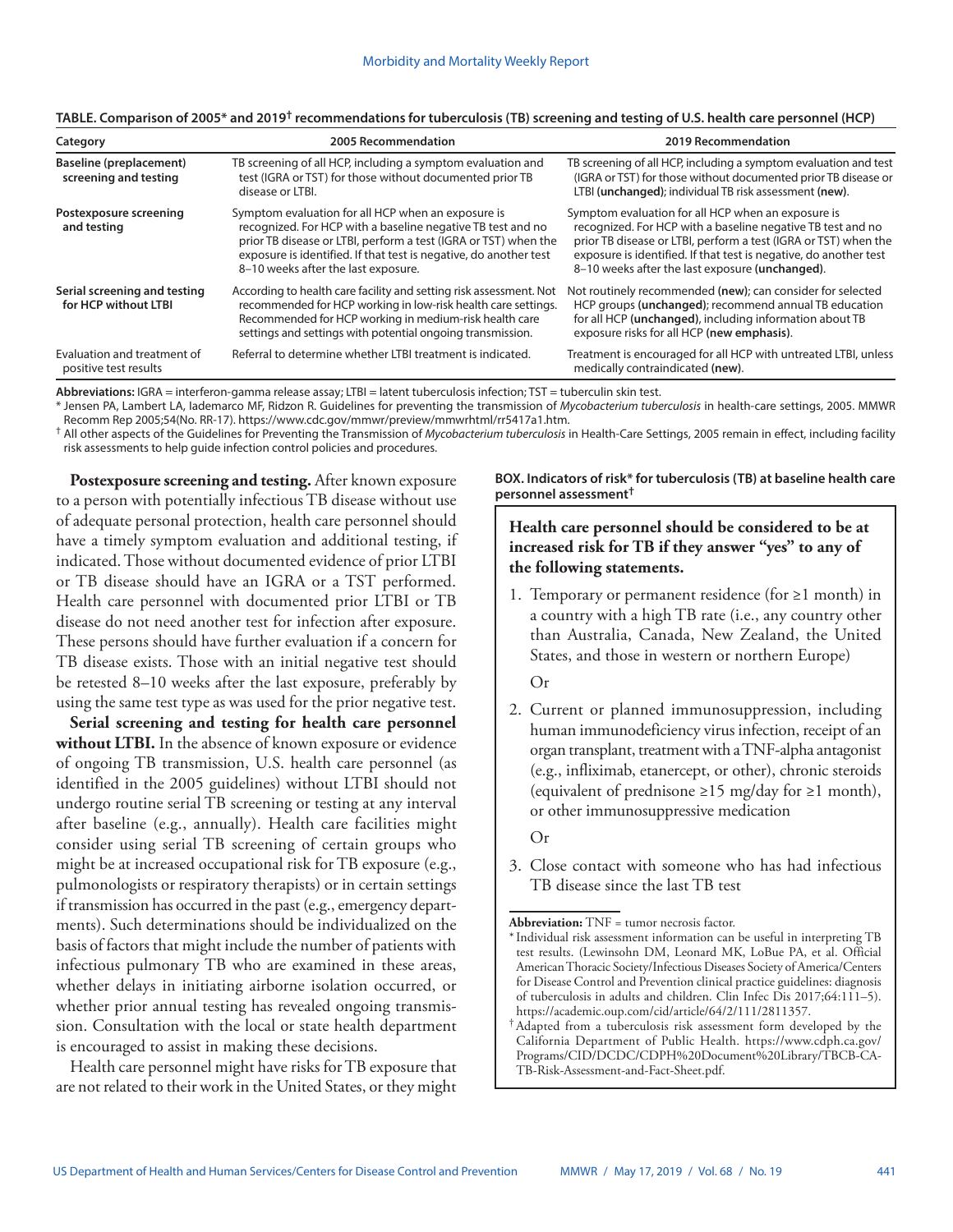#### **Summary**

### What is already known about this topic?

Since 1991, U.S. tuberculosis (TB) rates have declined, including among health care personnel (HCP). Serial TB testing has limitations in populations at low risk.

### What is added by this report?

A systematic review found a low percentage of HCP have a positive TB test at baseline and upon serial testing. Updated recommendations for screening and testing HCP include an individual baseline (preplacement) risk assessment, symptom evaluation and testing of persons without prior TB or latent TB infection (LTBI), no routine serial testing in the absence of exposure or ongoing transmission, treatment for HCP diagnosed with LTBI, annual symptom screening for persons with untreated LTBI, and annual TB education of all HCP.

What are the implications for public health practice?

Increasing LTBI treatment among HCP might further decrease TB transmission in health care settings.

have risks for TB progression after baseline testing that necessitate special consideration. If these risks are unrecognized, these health care personnel might experience TB disease and transmit TB to patients, coworkers, or other contacts. Therefore, health care facilities should educate all health care personnel annually about TB, including risk factors, signs, and symptoms; facilities also should encourage health care personnel to discuss any potential occupational or nonoccupational TB exposure with their primary care provider and occupational health clinician. The decision to perform TB testing after baseline should be based on the person's risk for TB exposure at work or elsewhere since that person's last test.

**Evaluation and treatment of health care personnel with positive test results.** Health care personnel with a newly positive test result (with confirmation for those persons at low risk as described previously) should undergo a symptom evaluation and chest radiograph to assess for TB disease. Additional workup might be indicated on the basis of those results. Health care personnel with a prior positive TB test and documented normal chest radiograph do not require a repeat radiograph unless they are symptomatic or starting LTBI treatment (*16*). The local public health department should be notified immediately if TB disease is suspected.

Health care personnel with LTBI and no prior treatment should be offered, and strongly encouraged to complete, treatment with a recommended regimen, including short-course treatments, unless a contraindication exists (*17*,*18*). Health care personnel who do not complete LTBI treatment should be monitored with annual symptom evaluation to detect early evidence of TB disease and to reevaluate the risks and benefits of LTBI treatment. These health care personnel also should

be educated about the signs and symptoms of TB disease that should prompt an immediate evaluation between screenings.

Health care facilities should aim to identify LTBI among health care personnel and encourage LTBI treatment. Health care facilities are urged to collaborate with public health agencies to assist in achieving this goal. Public health agencies can serve as a source for technical assistance, medical consultation regarding diagnosis and treatment of LTBI, and clarification of state or local regulations, surveillance requirements, and guidelines. Sharing information and experiences with public health agencies is necessary for understanding the impact of these recommendations on the overall incidence of TB and LTBI in the United States and the need to revise future recommendations for health care personnel.

Corresponding author: Gibril J. Njie, [gnjie@cdc.gov,](mailto:gnjie@cdc.gov) 404-639-3219.

All authors have completed and submitted the ICMJE form for disclosure of potential conflicts of interest. Wendy Thanassi reports a grant from Qiagen Inc. outside the submitted work. Lorna Will reports personal fees from the National Tuberculosis Controllers Association during the conduct of the study. MaryAnn Gruden reports personal fees from the Allegheny Health Network, Association of Occupational Health Professionals in Healthcare, and National Institute for Occupational Safety and Health Board of Scientific Counselors outside the submitted work. No other potential conflicts of interest were disclosed.

#### **References**

- 1. Jensen PA, Lambert LA, Iademarco MF, Ridzon R. Guidelines for preventing the transmission of *Mycobacterium tuberculosis* in health-care settings, 2005. MMWR Recomm Rep 2005;54(No. RR-17).
- 2. Briss PA, Zaza S, Pappaioanou M, et al.; Task Force on Community Preventive Services. Developing an evidence-based Guide to Community Preventive Services—methods. Am J Prev Med 2000;18(Suppl):35–43. [https://doi.org/10.1016/S0749-3797\(99\)00119-1](https://doi.org/10.1016/S0749-3797(99)00119-1)
- 3. Zaza S, Wright-De Agüero LK, Briss PA, et al.; Task Force on Community Preventive Services. Data collection instrument and procedure for systematic reviews in the Guide to Community Preventive Services. Am J Prev Med 2000;18(Suppl):44–74. [https://doi.org/10.1016/](https://doi.org/10.1016/S0749-3797(99)00122-1) [S0749-3797\(99\)00122-1](https://doi.org/10.1016/S0749-3797(99)00122-1)
- 4. CDC. Reported tuberculosis in the United States, 2016. Atlanta, GA: US Department of Health and Human Services, CDC; 2017. [https://www.](https://www.cdc.gov/tb/statistics/reports/2016/pdfs/2016_Surveillance_FullReport.pdf) [cdc.gov/tb/statistics/reports/2016/pdfs/2016\\_Surveillance\\_FullReport.pdf](https://www.cdc.gov/tb/statistics/reports/2016/pdfs/2016_Surveillance_FullReport.pdf)

<sup>1</sup>Connecticut Department of Public Health; 2National Tuberculosis Controllers Association, Smyrna, Georgia; 3Division of Tuberculosis Elimination, National Center for HIV/AIDS, Viral Hepatitis, STD, and TB Prevention, CDC; 4Logistics Health Incorporated, La Crosse, Wisconsin; 5American College of Occupational and Environmental Medicine, Elk Grove Village, Illinois; 6Respiratory Health Division, National Institute for Occupational Safety and Health, CDC; <sup>7</sup>Association of Occupational Health Professionals in Healthcare, Warrendale, Pennsylvania; 8Division of Healthcare Quality Promotion, National Center for Emerging and Zoonotic Infectious Diseases, CDC; <sup>9</sup>Oregon Health & Science University, Portland; <sup>10</sup>Beaumont Hospital, Royal Oak, Michigan; <sup>11</sup>Denver Health and Hospital Authority, Denver Public Health, Denver, Colorado; 12Maryland Department of Health; 13Veterans Administration Palo Alto Healthcare System, Palo Alto, California.